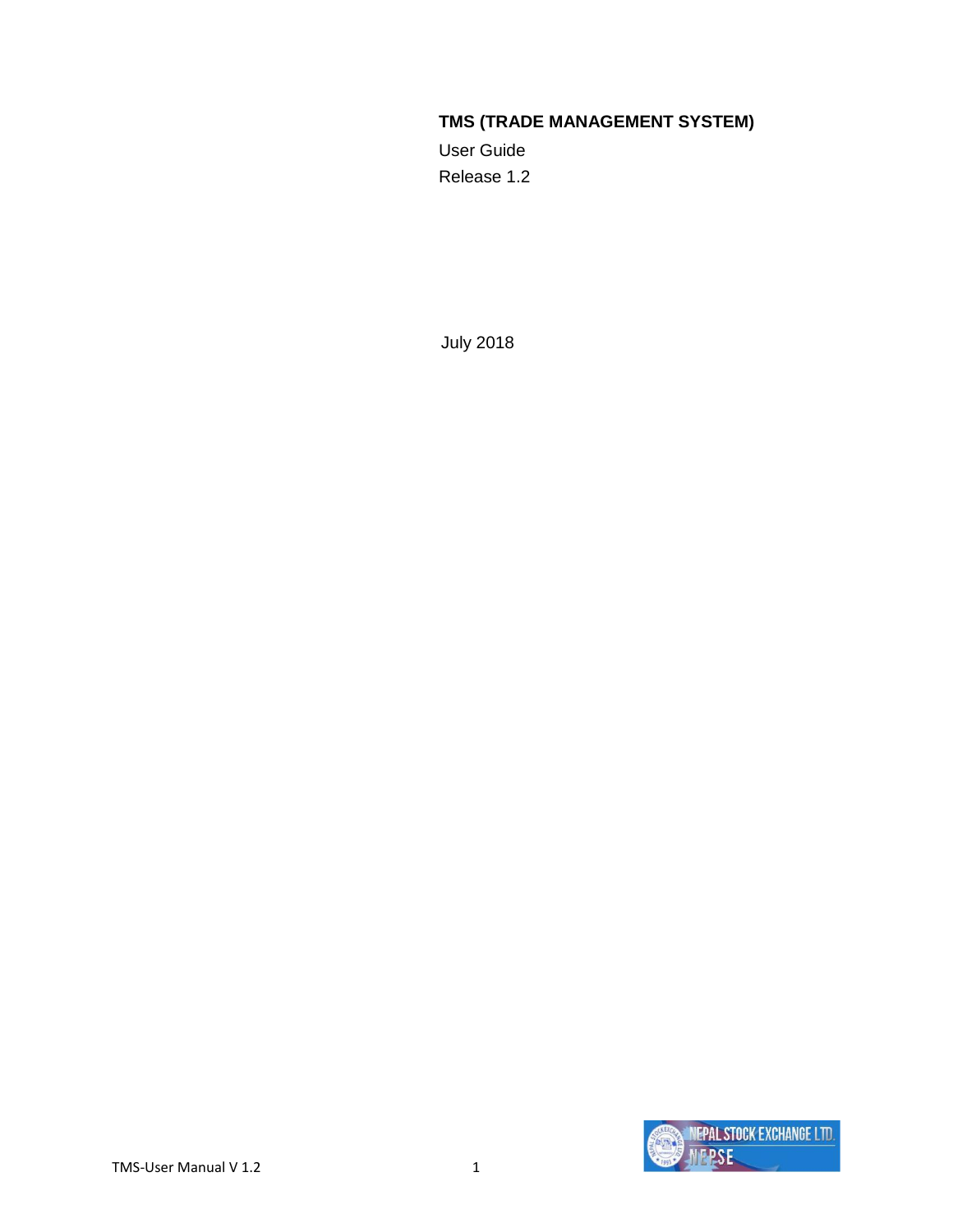- 1. लगानीकर्ााले आफ्नो Account (client code) भएको Broker मा गइ Valid Email Address Update गराउने |
- 2. आफ्नो Account भएको Broker बाट TMS को URL (Address) ललने |

3. Broker बाट) प्राप्त Address, Computer तथा Mobile को जुनसुकै Browser (Chrome, Firefox, Edge)

आदिमा खोली **Fig. 1** मा िेखाए जस्र्ै"**Forgot Password**" मा Click गने|

| OCK EXC.<br><b>MEPAL</b><br>7993 | <b>NEPAL STOCK EXCHANGE</b><br><b>Trade Management System</b> |
|----------------------------------|---------------------------------------------------------------|
| <b>USERNAME</b>                  |                                                               |
| User ID                          |                                                               |
| PASSWORD                         |                                                               |
| Password                         |                                                               |
|                                  | I'm not a robot<br>reCAPTCHA<br>Privacy - Terms               |
|                                  | <b>SUBMIT</b><br>Forgot Password?                             |

**Fig. 1 Go to the main page URL and click on "Forget Password"**

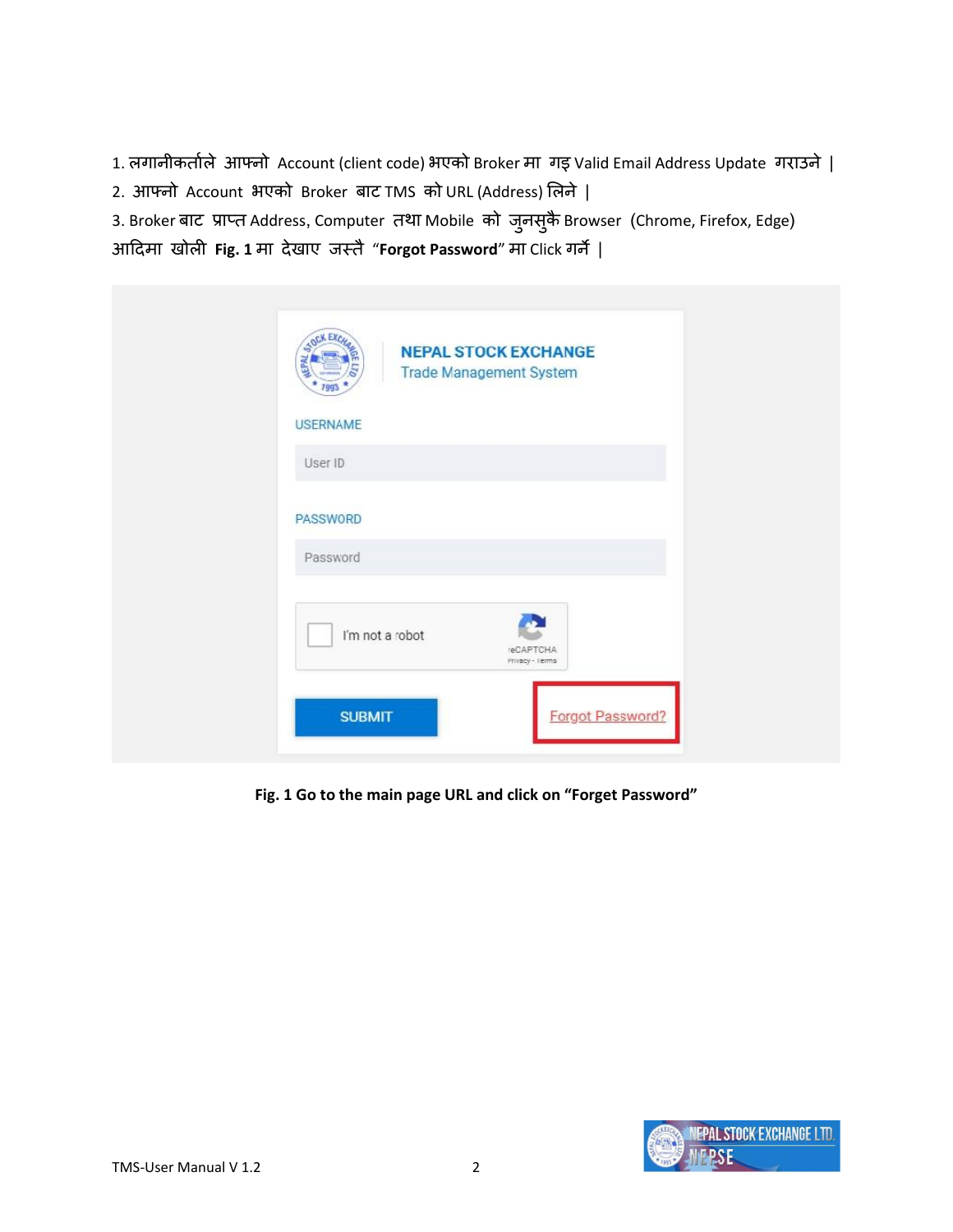4. लगानीकर्ताले मुख्य पेजमा गएर "**Forgot Password"** मा Click गर्दा **Fig. 2** मा देखाए बमोजिम Screen िेख्न सककन्छ जसमा लगानीकर्ााले आफ्नो Username (Client Code) र Email (KYC form मा उल्लेख गरे अनुसार) Type गर्नुपर्नेछ | त्यसपछि Submit Button मा Click गर्नुपर्नेछ |

| <b>ATOCK EXCA</b><br>7993 | <b>NEPAL STOCK EXCHANGE</b><br><b>Trade Management System</b> |  |
|---------------------------|---------------------------------------------------------------|--|
| <b>USERNAME</b>           |                                                               |  |
| sunisha                   |                                                               |  |
| <b>EMAIL</b>              |                                                               |  |
| sunisha.singh@gmail.com   |                                                               |  |
| <b>SUBMIT</b>             | Cancel                                                        |  |
|                           |                                                               |  |

**Fig. 2 Type user name and email, the forget password link will be send in email.**

5. लगानीकर्ताले Password Reset गर्ने Link आफ्नो Requested Email मा पाउन सकिन्छ | हेर्नुहोस् **Fig.3**

# **Hello User**

Please click the button below or use the following url to reset your password

Reset Password

Note: The url link is valid for 2 days.

Thanks and Regards **Team NEPSE** 

**Fig. 3 Email sent in clients email account**

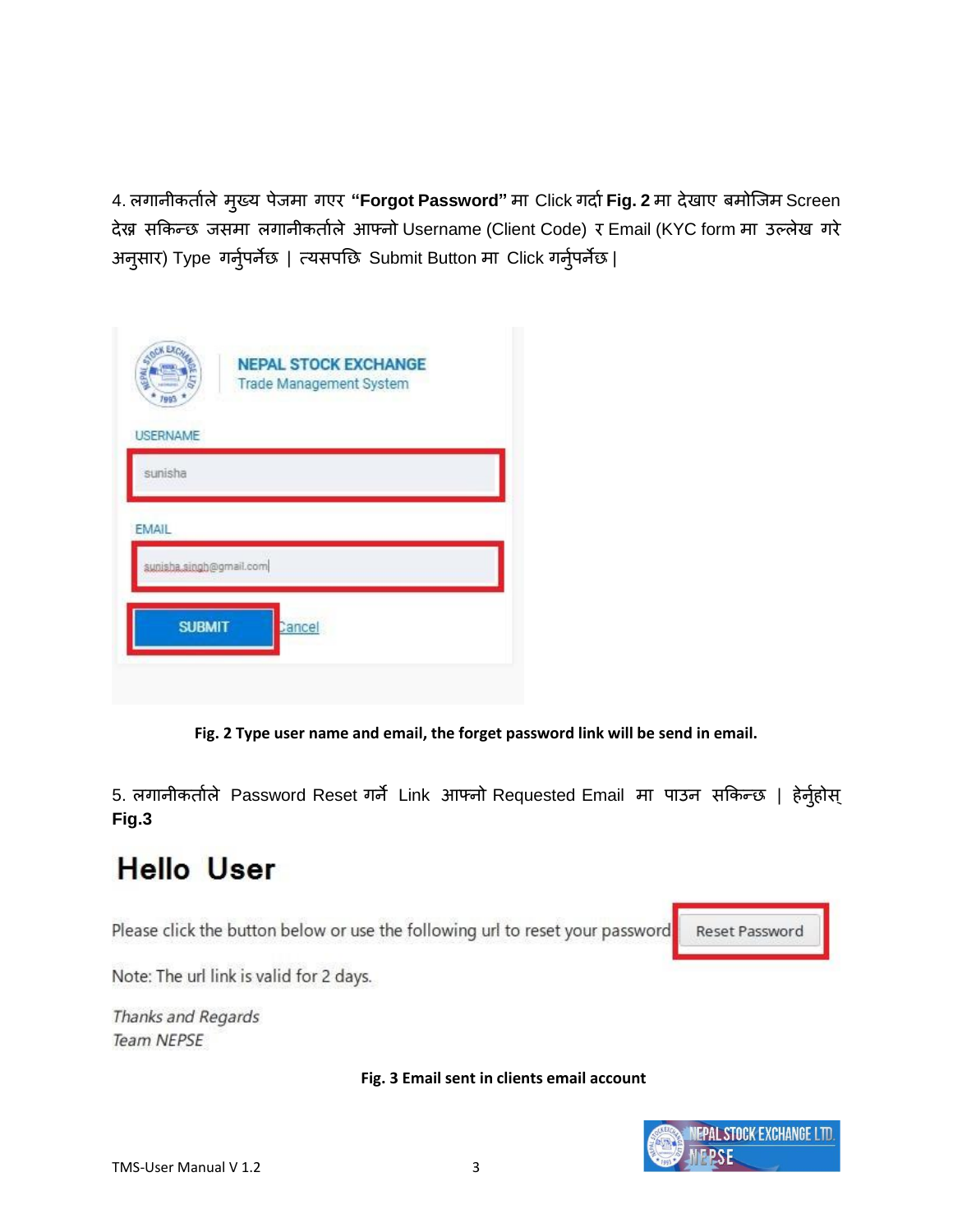#### 6. **"Reset Password"** मा Click गर्दा Fig.4 मा देखाए बमोजिम Screen देख्न सकिन्छ |



#### **NEPAL STOCK EXCHANGE Trade Management System**

Enter new Password

Confirm new Password

| Password Length: |  | $7 - 12$ |
|------------------|--|----------|
|------------------|--|----------|

**Fig 4. For Reset of password**

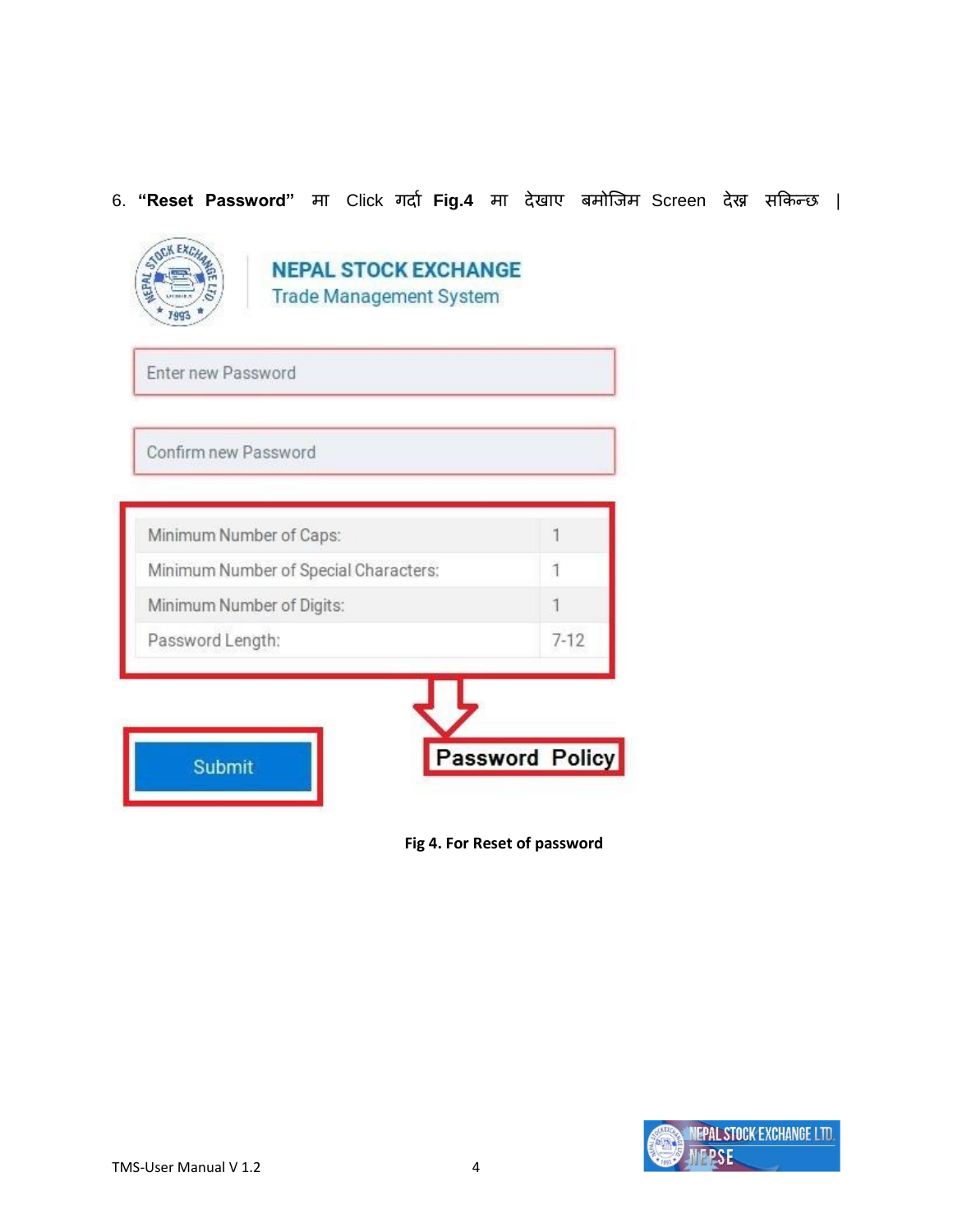7. नयाँ Password राख्दा माथि Fig. 4 मा उल्लेखित Password Policy अनिवार्य रुपमा प्रयोग गर्नुपर्ने छ | Password Policy अनुसारको मापदण्ड पुरा गरेको Password राखी "Submit" Button मा Click गर्दा देहायको Success Message को Email प्राप्त गरेमा मात्र Password Reset भएको बुझ्नुपर्छ |

Password Changed Successfully!

## **Hello User**

Password changed successfully.

User can now login with the new password

Thanks and Regards **Team NEPSE** 

#### **Fig. 5 Email of Password Change Success**

8. त्यसपछि लगानीकर्ताले Login को लागी Broker बाट प्राप्त URL (Address) मा नयाँ Password राखी Login गर्न सकिन्छ | हेर्नुहोस **Fig. 6** 

| <b>NEPAL STOCK EXCHANGE</b>                                            |  |
|------------------------------------------------------------------------|--|
|                                                                        |  |
| <b>Trade Management System</b><br><b>USERNAME</b>                      |  |
| 2018010003<br>PASSWORD                                                 |  |
| <b>BREAKER</b><br>C<br>$\checkmark$ I'm not a robot                    |  |
| reCAPTCHA<br>Privacy - Terms<br>٠<br>Forgot Password?<br><b>SUBMIT</b> |  |



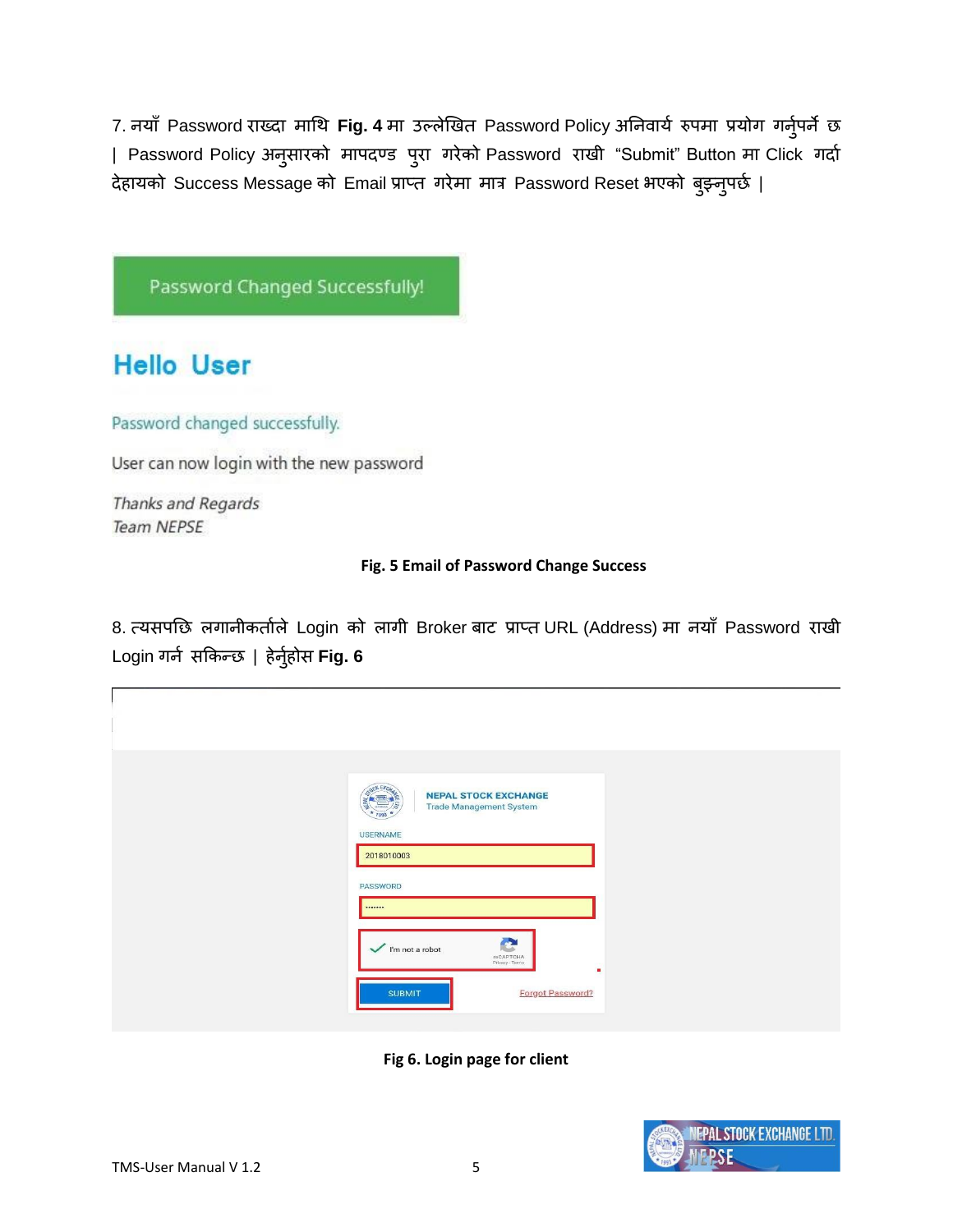9. लगानीकर्ताले Username र Password राखी Submit Button मा Click गर्दा Fig 7.1 मा देखाएको जस्तो OTP Code को Screen देख्न सकिन्छ | साथै लगानीकर्ताको Email मा OTP Code जान्छ | हेर्नुहोस Fig. **7.2**

| <b>NEPAL STOCK EXCHANGE</b><br><b>Trade Management System</b>                                            |          |
|----------------------------------------------------------------------------------------------------------|----------|
| <b>OTP</b>                                                                                               | $\times$ |
| An Email has been sent with an OTP<br>ONE TIME PASSWORD (OTP)<br>Enter your one time password<br>Sign In |          |
| <b>SUBMIT</b><br><b>Forgot Password?</b>                                                                 |          |

**Fig 7.1. OTP Screen**

## **NEPSE Trading Management System**

## **Hello User**

Your One-Time Password is 378260

Note: This One-Time Password (OTP) is valid only for 30 minutes. Please don't share this password with anyone.

Thanks and Regards **Team NEPSE** 



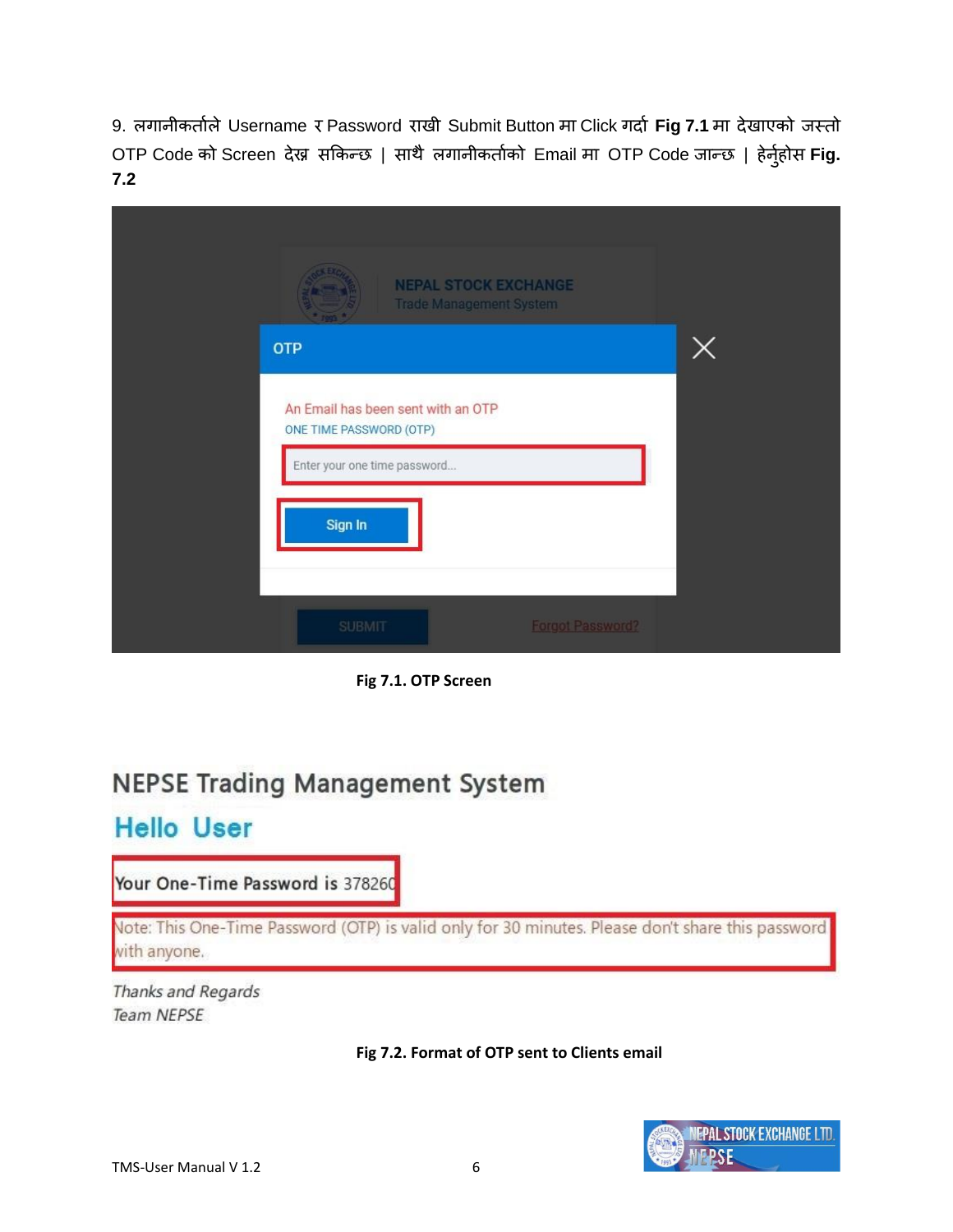| <b>NEPAL STOCK EXCHANGE</b><br><b>Trade Management System</b> | <b>Active Sessions</b><br><b>NEPSE 825.33</b><br><b>BANKING 147.73</b><br>AUCTION (13:30 - 14:30)<br>NORMAL (11:15 - 15:00) | User Code<br>≗      |
|---------------------------------------------------------------|-----------------------------------------------------------------------------------------------------------------------------|---------------------|
| $\equiv$<br><b>B</b> July 25, 2018                            | As of Wednesday, July 25, 2018                                                                                              | $+$                 |
| ⋒<br>NEPSE TMS Dashboard                                      | News<br>NEPSE Index                                                                                                         |                     |
| Order Management<br>$\rightarrow$                             | Jul 11, 2018<br>Zoom 1m 3m 6m YTD 1y All<br>Jul 11, 2018<br>From<br>To                                                      | <b>View All</b>     |
| 朴<br>$\mathcal{S}$<br>Trade Management                        |                                                                                                                             |                     |
|                                                               | $825.33 \begin{array}{l} \leq \\ \equiv \\ \equiv \\ \equiv \\ \equiv \end{array}$                                          |                     |
|                                                               |                                                                                                                             |                     |
|                                                               | 18:15:00.000<br>Date                                                                                                        |                     |
|                                                               | 18:15:00.000                                                                                                                |                     |
|                                                               | $\blacktriangleleft$<br>111<br>Highcharts.com                                                                               |                     |
|                                                               |                                                                                                                             |                     |
|                                                               | <b>Top Gainers</b><br><b>Top Losers</b>                                                                                     | 手<br>Total Turnovar |

10. लगानीकर्ताले OTP Code राखी Login गरेपछि देहायको Dashboard Screen देख्न सकिन्छ |

**Fig.8 Format of Client's Dashboard**

11. लगानीकर्ताले Order Management को माध्यामबाट Order Book हेर्न सकिन्छ |

| <b>NEPAL STOCK EXCHANGE</b><br><b>Company</b><br><b>Trade Management System</b> |          | N/A<br>N/A                       | <b>Active Sessions</b> | NORMAL (11:15 - 15:00)<br>AUCTION (13:30 - 14:30) |                                |                 |                                         |                                                    |       |                        |                             | 2018010003<br>$\frac{9}{20}$ |
|---------------------------------------------------------------------------------|----------|----------------------------------|------------------------|---------------------------------------------------|--------------------------------|-----------------|-----------------------------------------|----------------------------------------------------|-------|------------------------|-----------------------------|------------------------------|
| <b>B</b> July 16, 2018                                                          | $\equiv$ | <b>MEMBER</b>                    |                        | <b>DEALER</b>                                     |                                | <b>CLIENT</b>   |                                         |                                                    |       | <b>INSTRUMENT TYPE</b> |                             | <b>PRODUCT</b>               |
| 龠<br>NEPSE TMS Dashboard                                                        |          | M1161                            |                        | 2018010002                                        |                                | 3               |                                         |                                                    |       | <b>ØBOØDBØEQØMF</b>    |                             | <b>E</b> CNC ■ MIS           |
| I<br><b>Order Management</b>                                                    | $\sim$   |                                  |                        |                                                   |                                |                 |                                         |                                                    |       |                        |                             |                              |
| Order Book                                                                      |          | All Orders                       |                        | Open Orders<br><b>Executed Orders</b>             |                                |                 |                                         |                                                    |       |                        |                             |                              |
| q.<br><b>Trade Management</b>                                                   | $\,$     |                                  |                        |                                                   |                                |                 |                                         | Security                                           |       | $\mathbf{v}$           | Q Search                    |                              |
|                                                                                 |          | <b>SECURITY</b>                  | SYMBOL                 | <b>EXCHANGE ORDER ID</b>                          | TIME +                         | <b>BUY/SELL</b> | TOTAL<br>$\frac{Q}{\blacktriangledown}$ | $\ensuremath{\mathop{\text{PRICE}}\limits_{\Psi}}$ | VALUE | TRADED<br>$QTY =$      | <b>REMAINING</b><br>$QTY =$ | <b>STATUS</b>                |
|                                                                                 |          | Kailash<br>Bikas<br>Bank<br>Ltd. | KBBL                   | 201807160100000003                                | 2018-<br>$07 - 16$<br>12:35:13 | Buy             | 10                                      | 85                                                 | 850   | $\sqrt{5}$             | 5                           | PARTIALLY_TF                 |
|                                                                                 |          | Kailash                          |                        |                                                   | 2018-                          |                 |                                         |                                                    |       |                        |                             |                              |

**Fig. 9 Order book of client**